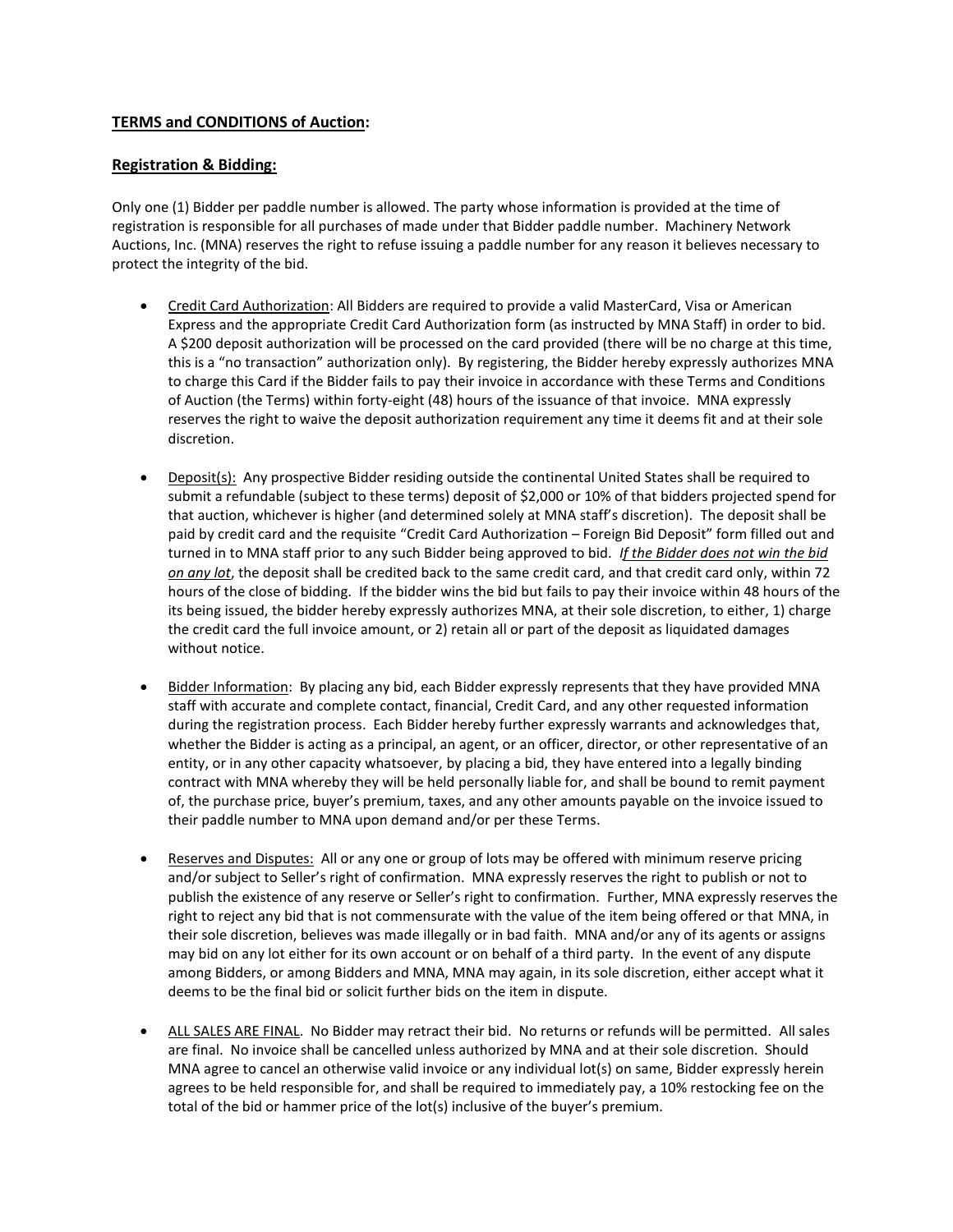## **Disclaimer & Acknowledgement**:

MNA and seller expressly disclaim, without limitation, any warranty of merchantability or fitness for a particular purpose. These terms are merely meant to be representative; by registering for and/or bidding in this auction, you are expressly acknowledging and agreeing to these Terms as well as all of the Terms and Conditions in both the Bid Card and Auction Catalogue.

- AS IS, WHERE IS: The Bidder acknowledges and warrants that they, or an authorized agent, have inspected all of the assets to their satisfaction and had ample opportunity to inspect prior to placing a bid, which shall be, further, governed by these Terms. MNA and Seller make no warranty or guarantee, expressed or implied, as to the accuracy of the information (including pictures, descriptions or specifications) provided in any published or otherwise publicly circulated account of the auction or the assets for sale therein. Everything is being sold on an "AS IS," "WHERE IS," and "AS AVAILABLE" basis and *ALL SALES ARE FINAL.*
- No Reliance on Information: All PICTURES descriptions, advertising, lot catalogs, or any other source of information (oral or written) concerning the Assets provided by MNA or their agents, affiliates or assigns, or otherwise obtained by a Bidder from a source other than MNA are subject to additions deletions, changes, and modifications at any time prior to purchase and sale. Each Bidder expressly acknowledges and agrees that no sale of any Asset may be invalidated by a Bidder because of an error, inaccuracy, or other fault in the Information. Each Bidder hereby expressly acknowledges and agrees that the Information has been prepared for and to be used for informational purposes only and shall not and may not be relied upon by any Bidder for any purpose, including (without limitation) accuracy or completeness. By bidding on an Assets, a Bidder represents, warrants, covenants and agrees that each such Bidder is relying upon each such Bidder's own investigation, inspection, research, and analysis of the Asset(s) for which a bid has been submitted and is not in any way relying upon the Information provided by MNA or any other third party.
- Lot Order & Withdrawal: MNA reserves the right to withdraw items, alter the order of the sale, accept bids from the Seller or their agents or assigns and group lots as it may deem appropriate in their sole discretion or at the direction of Seller or Seller's agent(s).
- Security Interest. Each Bidder expressly grants to MNA a security interest in, and lien upon, the purchased assets and proceeds thereof to secure payment of the purchase price for the purchased assets. Each Bidder expressly acknowledges and agrees that, in the event of non-payment by a Bidder, MNA may proceed to file the Bidder Registration Agreement, UCC-1 financing statements, and any other documents to perfect the security interest and lien granted hereby and that MNA will pursue their interests in such assets to the fullest extent of the law and equity.

# **Payment**:

### **All bidders are required to pay in full within 48 hours of invoice date – NO EXCEPTIONS**

 Payment Terms: Unless specifically stated otherwise in the Sale Specific Terms, PAYMENT IS DUE AND PAYABLE, IN FULL, UPON RECEIPT OF INVOICE. Invoices will be e-mailed, typically within 24 hours after the Sale closes. All payments must be made by Bank Wire Transfer, Cashier's Check, or Company Check with Bank Letter of Guarantee. Checks must be made payable to Machinery Network Auctions, Inc. In some limited instances and at MNA's sole and complete discretion, cash (onsite only) and credit cards up to a certain limit, but in no case exceeding \$2,000, U.S., will also be accepted. All payments by credit card are subject to a service fee equal to an additional 3% of the amount charged to the card. *It is highly recommended that if you wish to utilize any method of payment other than bank Wire Transfer, you call*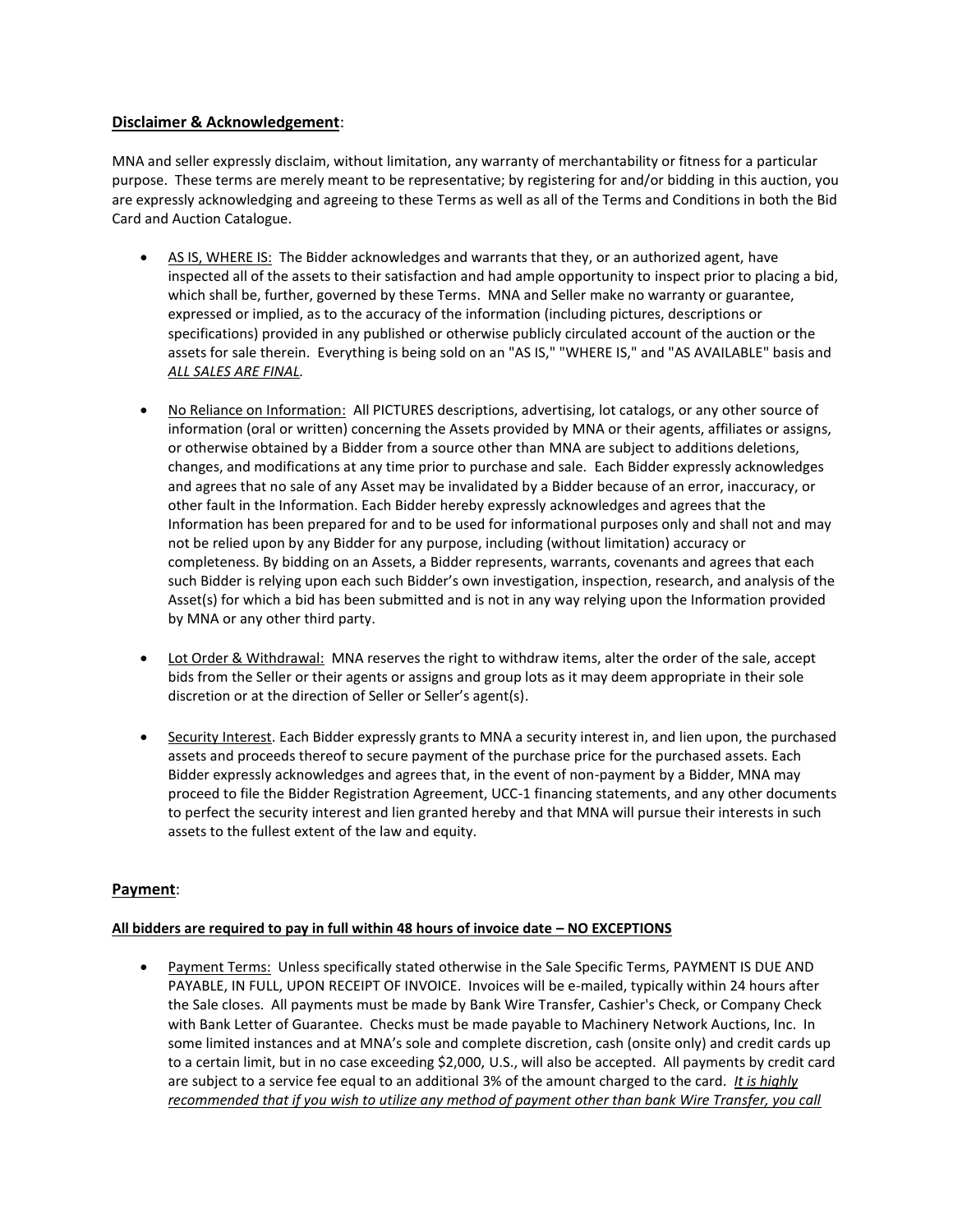*our office to explain your particular circumstance and obtain prior approval from appropriate MNA staff.* A list of acceptable forms of payment can always be found in the auction catalog, on the MNA website and on your invoice. In any case, MNA expressly retains the right in their sole and complete discretion, to change or limit the acceptable forms of payment based upon an individual bidder's particular circumstances.

- Buyer's Premium: A "Buyer's Premium" of 18% of the final hammer price shall be added to each invoice. Occasionally, the exceptionally prompt payment of invoices by either, and sometimes both, onsite and online Bidders will net a generous discount in the Buyer's Premium charged. Please check Sale-Specific Terms and Conditions posted on our Website and/or on the catalog the day of the sale for more information and to see if any such discount applies to the auction you wish to participate in.
- Sales Tax: Applicable sales tax will likewise be added to the purchase price of all taxable items. All resellers need to contact Abraham Torres at (818) 788-2260 to make arrangements to either fax or email a copy of their Resale Certificate or other state issued certification of exempt status to our office at least 24 hours prior to the day of auction. Any reseller not doing so risks their exempt status for that auction and, if sales tax is charged, will be required to seek a refund of those monies directly from the state taxing authority in the state in which the auction is held. *ONCE COLLECTED, MNA WILL NOT REFUND STATE SALES TAX – NO EXCEPTIONS*. Lots not paid for (and removed by published deadline and per the terms of removal, below) may be resold at public or private sale without further notice and any deficiency, together with all expenses of that resale and/or removal, will be charged to the defaulting purchaser.

## **Removal**:

### **Purchased lots will not be released until payment has been received in full. Wire transfers must clear in order for payment to be considered "received in full"**

- Standard Removal Hours: Removal of purchased assets shall begin per the Sale-Specific Terms & Conditions, which may be found in the auction catalog, on the MNA website at: [www.machinerynetworkauctions.com](http://www.machinerynetworkauctions.com/) and on the invoice emailed winning bidders at the conclusion of the auction event. Unless specifically stated otherwise in the Sale Specific Terms, absolutely no purchased assets may be removed before (i) the conclusion of the Sale and (ii) payment is made in full. *A marked "Paid in Full" invoice and properly executed "Third Party Release" (whenever applicable) must be presented to MNA or other designated facility personnel and any item(s) removed from the premises must be verified against that invoice and signed out as received by both the buyer and operations staff*. Standard hours of removal shall be Monday through Friday, 8:00 am to 4:00 pm, local facility time, unless otherwise posted at the facility, advertised on the MNA website or by special arrangement, in writing and agreed to by MNA operations and/or facility staff.
- Rigging/Removal: *IS THE RESPONSIBILITY OF THE BIDDER/BUYER* and all riggers are required to be licensed, insured and approved, in advance, by MNA. Every effort will be made to facilitate the timely and professional removal of the assets. All removal activity must be in accordance with OHSA guidelines and at the direction of on-site MNA and/or Seller staff. Removal may begin when the auction has been completed and Payment in full has been made (each Invoiced lot and any other invoiced line item – sales tax, Buyer's Premium, etc. – must be paid). If two (2) people cannot safely lift, carry and load an item without any mechanical assistance whatsoever, then a rigger must be used on its removal. Any lot not removed from the premises by the published removal deadline shall be removed and may be resold at public or private sale and/or scrapped by MNA, in their sole discretion, without further notice and the costs of same shall be charged to the defaulting buyer.